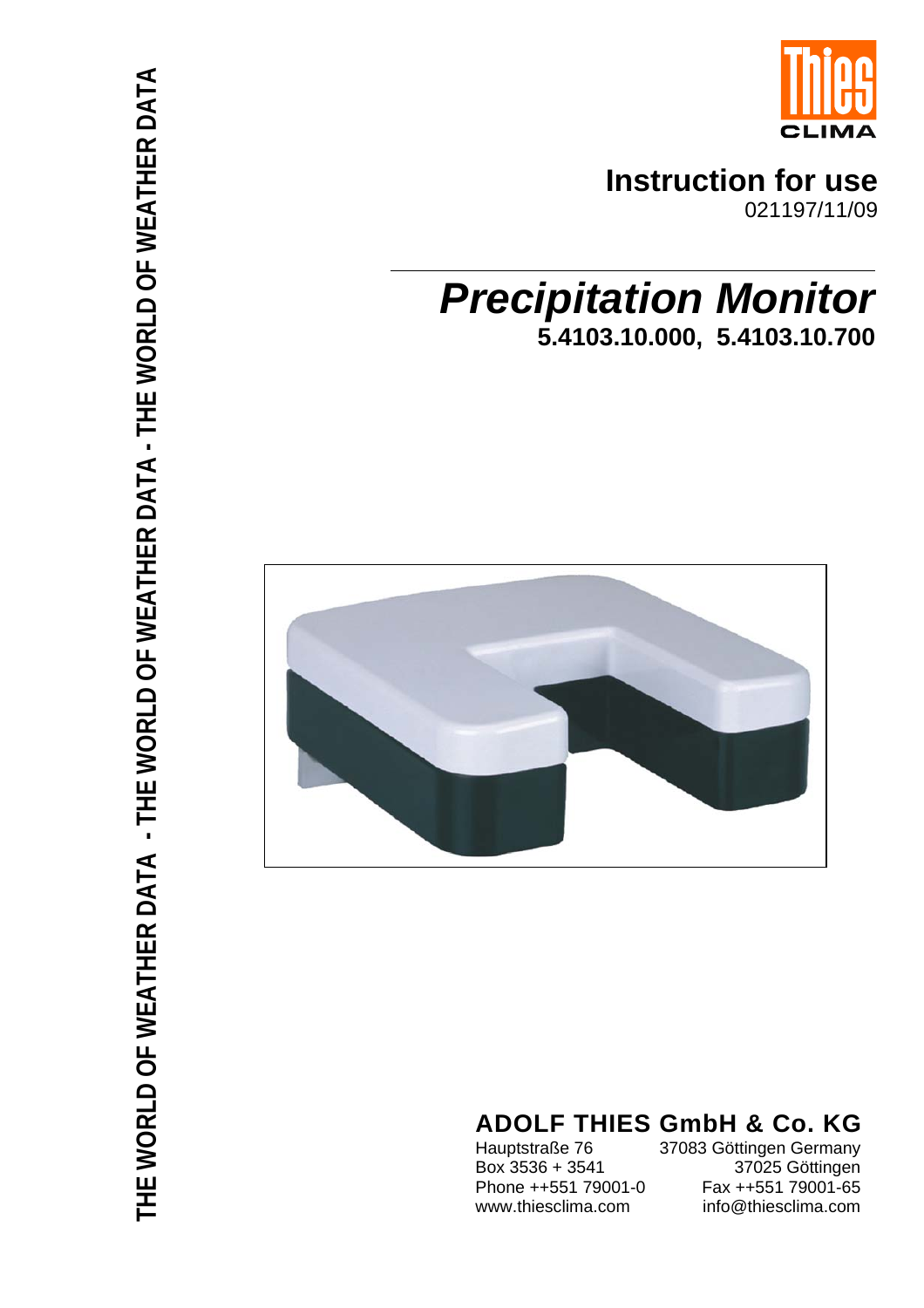### **Contents**

| 1              |       |
|----------------|-------|
| 2              |       |
| 3              |       |
| $\overline{A}$ |       |
|                | 4.1   |
|                | 4.2   |
|                | 4.3   |
|                | 4.3.1 |
|                |       |
| 5              |       |
| 6              |       |
| 7              |       |
| 8              |       |
| 9              |       |
| 10             |       |
| 11             |       |
| 12             |       |

### **Figure**

| $\Gamma$ : $\sim$ . $\sim$ .<br>. UIF |
|---------------------------------------|
|---------------------------------------|

### **Tables**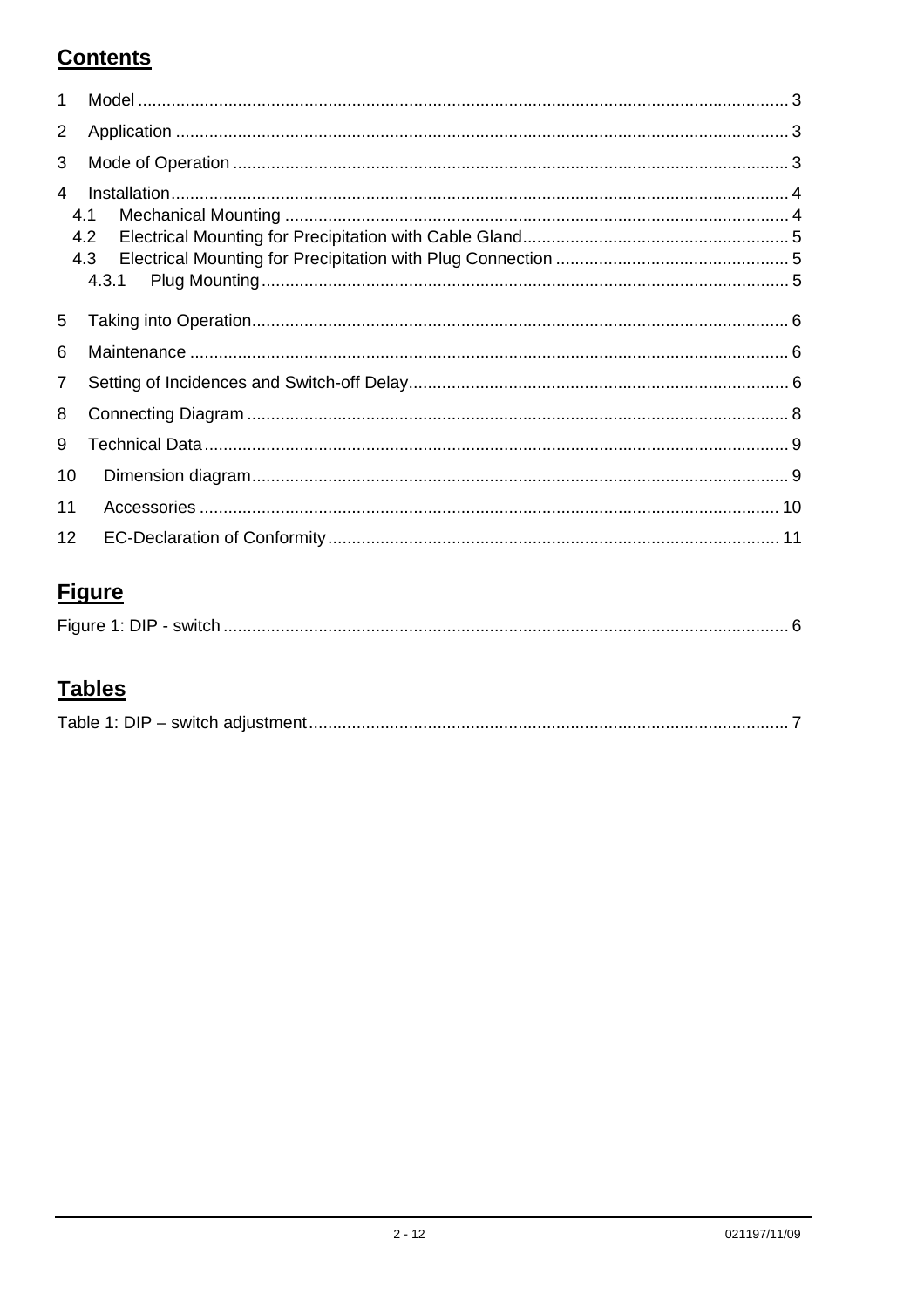<span id="page-2-0"></span>

| Order - No.   | <b>Measuring value</b>      | <b>Electrical</b><br><b>Output</b> | <b>Operating</b><br><b>Voltage</b> | <b>Connection</b>       |
|---------------|-----------------------------|------------------------------------|------------------------------------|-------------------------|
| 5.4103.10.000 | <b>Precipitation status</b> | Relay                              | 24 V AC/DC                         | Cable gland             |
| 5.4103.10.700 | Precipitation status        | Relay                              | 24 V AC/DC                         | 7- pole plug connection |

### **2 Application**

The precipitation monitor transmits signals to determine the beginning and the end of precipitation and the duration of the period of precipitation as required by meteorological services. In addition, the precipitation monitor can be used to report status or to transmit control signals to connected rain protection devices such as windows, air vents, awnings, or Venetian blinds.

### **3 Mode of Operation**

Precipitation in the form of drizzle, rain, snow or hail is detected by means of a light barrier system and triggers a signal. A built-in incidence-filter shall smooth the triggering of switching signals in case of individual incidences, as for example leafs, bird droppings, insects etc. For this, a certain number of at least n incidences should have occurred within a time-window of 50 sec. The number of drop incidences (1…15) can be selected through the DIP-switch on the pc-board.

With the precipitation end the switching signal is reset after a selectable switch-off delay. Thanks to the immediate evaluation of the incidences it is possible to determine precisely the beginning and end of the precipitation period.

The instrument is equipped with a heating system for extreme weather condition. This avoids ice and snow forming on the housing surface. In addition, the surface retains a temperature of >0° by means of a regulated heating.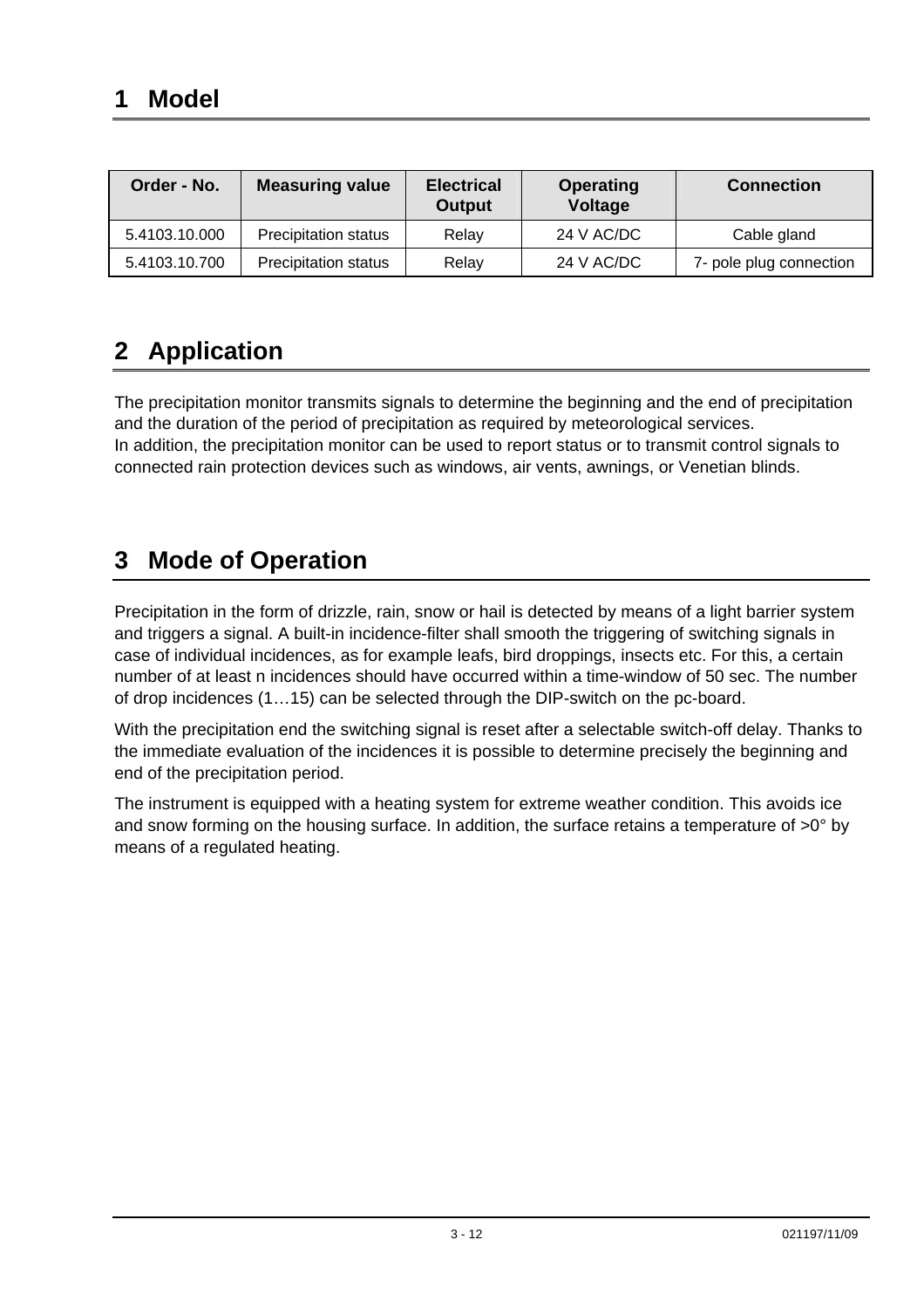#### <span id="page-3-0"></span>*Please Note:*

*The electrical connection is to be carried out by experts only. Please open the instrument only with dry ambient conditions. Do not damage the exposed electronics!* 

#### *Remark:*

*In order to achieve an optimal electro-magnetic immunity (> 20 V/m) please use shielded cable.* 

#### **4.1 Mechanical Mounting**

The mounting system of the instrument is designed for attachment to a mast. When mounting make sure, that the precipitation can easily reach the opening of the sensor, and that the instrument, while operating, is not exposed to strong vibrations or shocks.

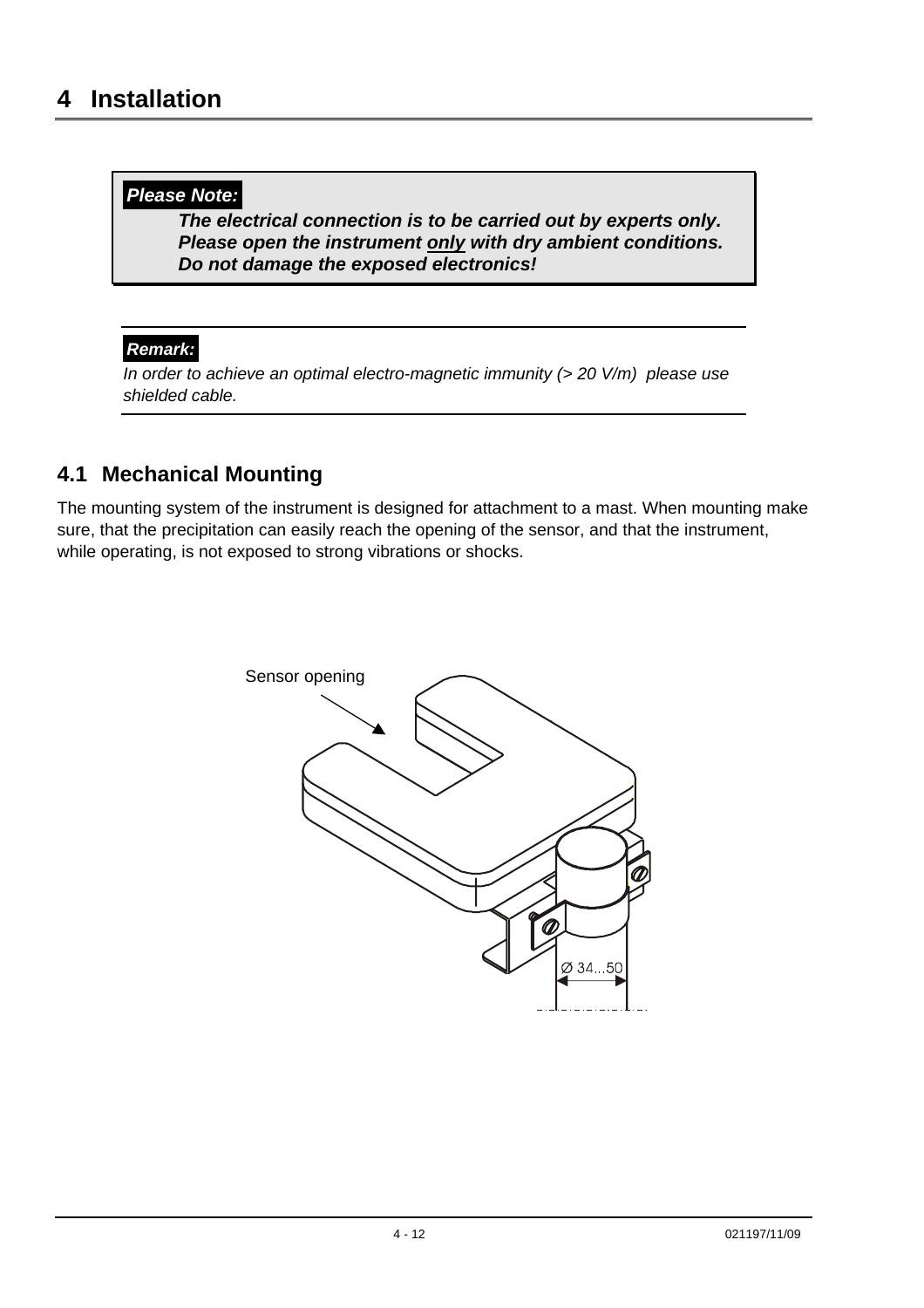### <span id="page-4-0"></span>**4.2 Electrical Mounting for Precipitation with Cable Gland**

To connect the instrument electrically, remove the cover with its 5 screws. The connecting terminals and the DIP-switches for selecting the number of incidences and switch-off delays are then accessible. The electrical connection is carried out according to the Circuit diagram. Insert the cable from below through the screwed cable gland on the bottom of the case and connect it to the connecting terminals and the shield connection. After the wiring – and mounting work is done, the nuts of the screwed cable gland, and die screws of the cover are to be screwed evenly tight with the case so that water cannot penetrate it. The fixing screws for the cover must be srewed down with a torsional of 1 Nm to 2 Nm.

#### **4.3 Electrical Mounting for Precipitation with Plug Connection**

The electrical connection is carried out by plug in accordance with the connecting diagram.

#### **4.3.1 Plug Mounting**

Applies only to instruments with connection "plug".

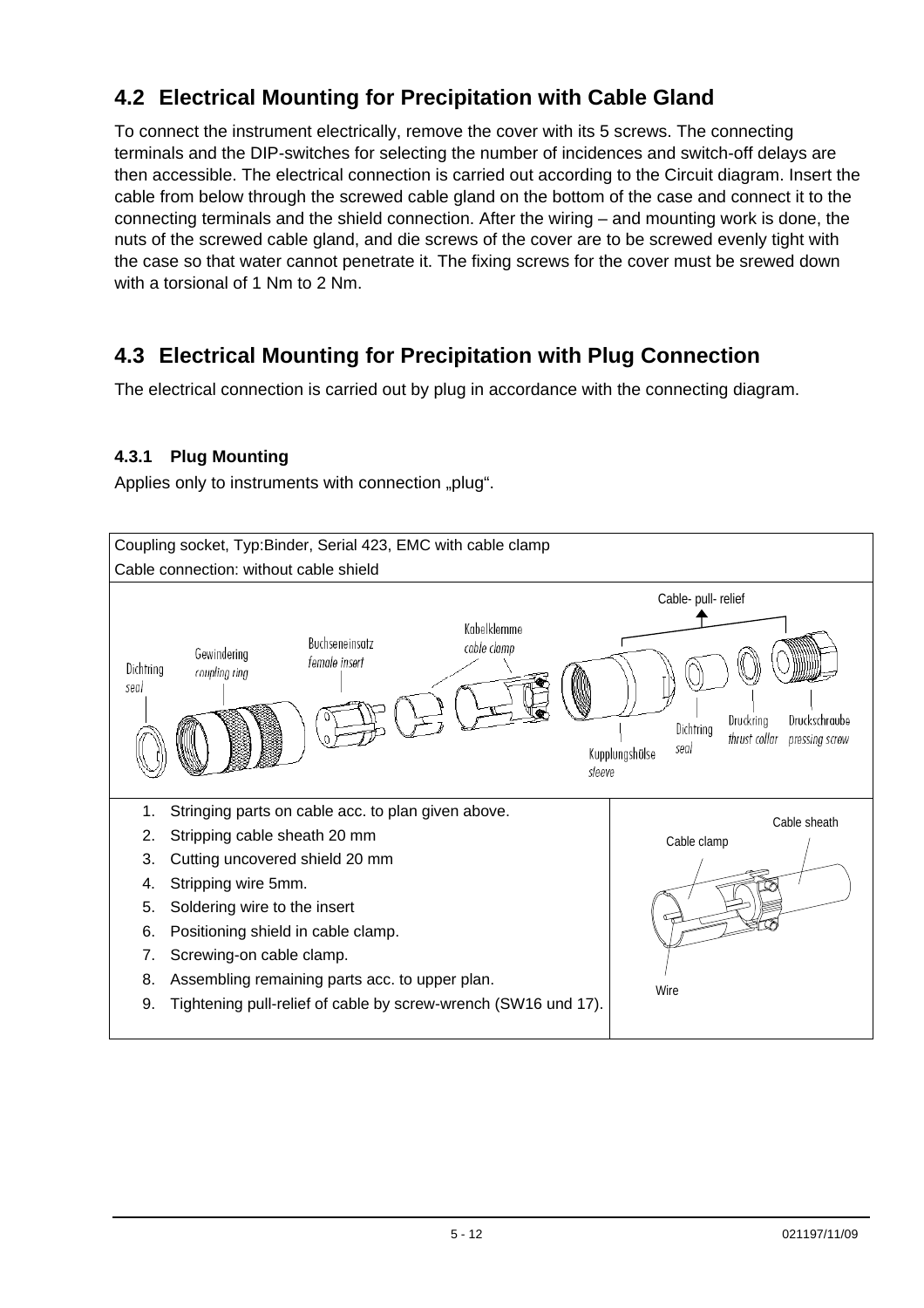### <span id="page-5-0"></span>**5 Taking into Operation**

After the electrical connection has been established, and the case has been screwed, the operating voltage can be switched on. The setting of the relay output is undefined after switching on the operating voltage and shows "no precipitation".

#### **6 Maintenance**

A layer of dirt can form on the windows of the sensor as a result of atmospheric pollution, which, however, is usually washed off by the precipitation. According to the local degree of pollution the windows of the sensor should be checked and possibly be cleaned in appropriate intervals.

### **7 Setting of Incidences and Switch-off Delay**

**In the factory a setting is carried out for 12 drop incidences within 50 seconds with a switchoff delay of 25 seconds.** 

If this setting is to be changed, the **switch-off delay,** and the number of **drop incidences** are set through the DIP-switches acc. to the table.



**Figure 1: DIP - switch**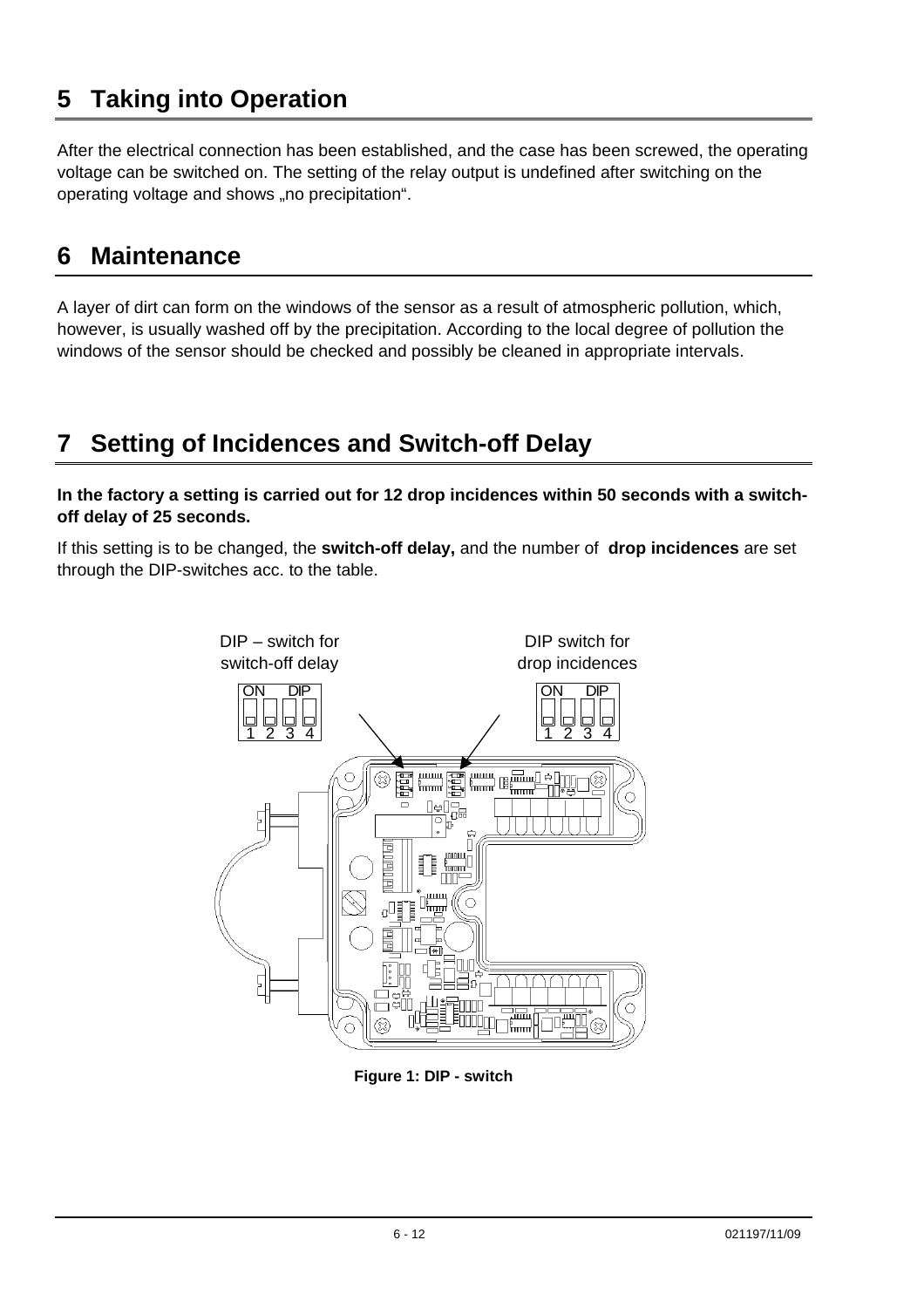<span id="page-6-0"></span>

| DIP- switch-off delay( $1 = ON$ ) |                |                |                | DIP- drop incidences-filter ( $1 = ON$ ) |                |                |                |                |                |
|-----------------------------------|----------------|----------------|----------------|------------------------------------------|----------------|----------------|----------------|----------------|----------------|
| S <sub>1</sub>                    | S <sub>2</sub> | S <sub>3</sub> | S 4            | time (sec)                               | S <sub>1</sub> | S <sub>2</sub> | S <sub>3</sub> | S 4            | drops          |
| $\mathbf{1}$                      | $\overline{0}$ | $\overline{0}$ | $\overline{0}$ | 25                                       | 1              | 0              | $\overline{0}$ | $\mathbf 0$    | $\mathbf{1}$   |
| $\mathbf 0$                       | 1              | $\overline{0}$ | $\mathbf 0$    | 50                                       | $\overline{0}$ | 1              | $\overline{0}$ | $\overline{0}$ | $\overline{2}$ |
| 1                                 | 1              | $\overline{0}$ | $\mathbf 0$    | 75                                       | 1              | 1              | $\overline{0}$ | $\mathbf 0$    | 3              |
| $\mathsf 0$                       | $\overline{0}$ | $\mathbf{1}$   | $\mathbf 0$    | 100                                      | $\overline{0}$ | $\overline{0}$ | $\mathbf{1}$   | $\mathbf 0$    | $\overline{4}$ |
| 1                                 | $\overline{0}$ | $\mathbf{1}$   | $\overline{0}$ | 125                                      | 1              | $\overline{0}$ | $\mathbf{1}$   | $\overline{0}$ | 5              |
| $\mathsf{O}\xspace$               | 1              | $\mathbf{1}$   | $\overline{0}$ | 150                                      | $\mathbf 0$    | 1              | $\mathbf{1}$   | $\mathbf 0$    | $\,6$          |
| 1                                 | 1              | $\mathbf{1}$   | $\mathbf 0$    | 175                                      | 1              | 1              | $\mathbf{1}$   | $\overline{0}$ | $\overline{7}$ |
| $\mathsf 0$                       | $\overline{0}$ | $\mathbf 0$    | $\mathbf{1}$   | 200                                      | $\overline{0}$ | $\overline{0}$ | $\overline{0}$ | $\overline{1}$ | 8              |
| $\mathbf{1}$                      | $\overline{0}$ | $\overline{0}$ | $\mathbf{1}$   | 225                                      | 1              | $\overline{0}$ | $\overline{0}$ | $\overline{1}$ | 9              |
| $\mathsf{O}\xspace$               | 1              | $\overline{0}$ | $\mathbf{1}$   | 250                                      | $\overline{0}$ | 1              | $\overline{0}$ | $\overline{1}$ | 10             |
| 1                                 | 1              | $\overline{0}$ | $\overline{1}$ | 275                                      | 1              | 1              | $\overline{0}$ | $\overline{1}$ | 11             |
| $\mathbf 0$                       | $\overline{0}$ | $\mathbf{1}$   | $\overline{1}$ | 300                                      | $\overline{0}$ | $\overline{0}$ | $\mathbf{1}$   | $\overline{1}$ | 12             |
| $\mathbf{1}$                      | $\overline{0}$ | $\mathbf{1}$   | 1              | 325                                      | 1              | $\mathbf 0$    | $\mathbf{1}$   | $\mathbf 1$    | 13             |
| $\mathbf 0$                       | 1              | $\overline{1}$ | $\overline{1}$ | 350                                      | $\overline{0}$ | 1              | $\mathbf{1}$   | $\overline{1}$ | 14             |
| 1                                 | 1              | $\mathbf{1}$   | 1              | 375                                      | 1              | 1              | $\mathbf{1}$   | 1              | 15             |

**Table 1: DIP – switch adjustment** 

• Grey marked squares = factory settings • DIP – switch adjustment "0000" : not defined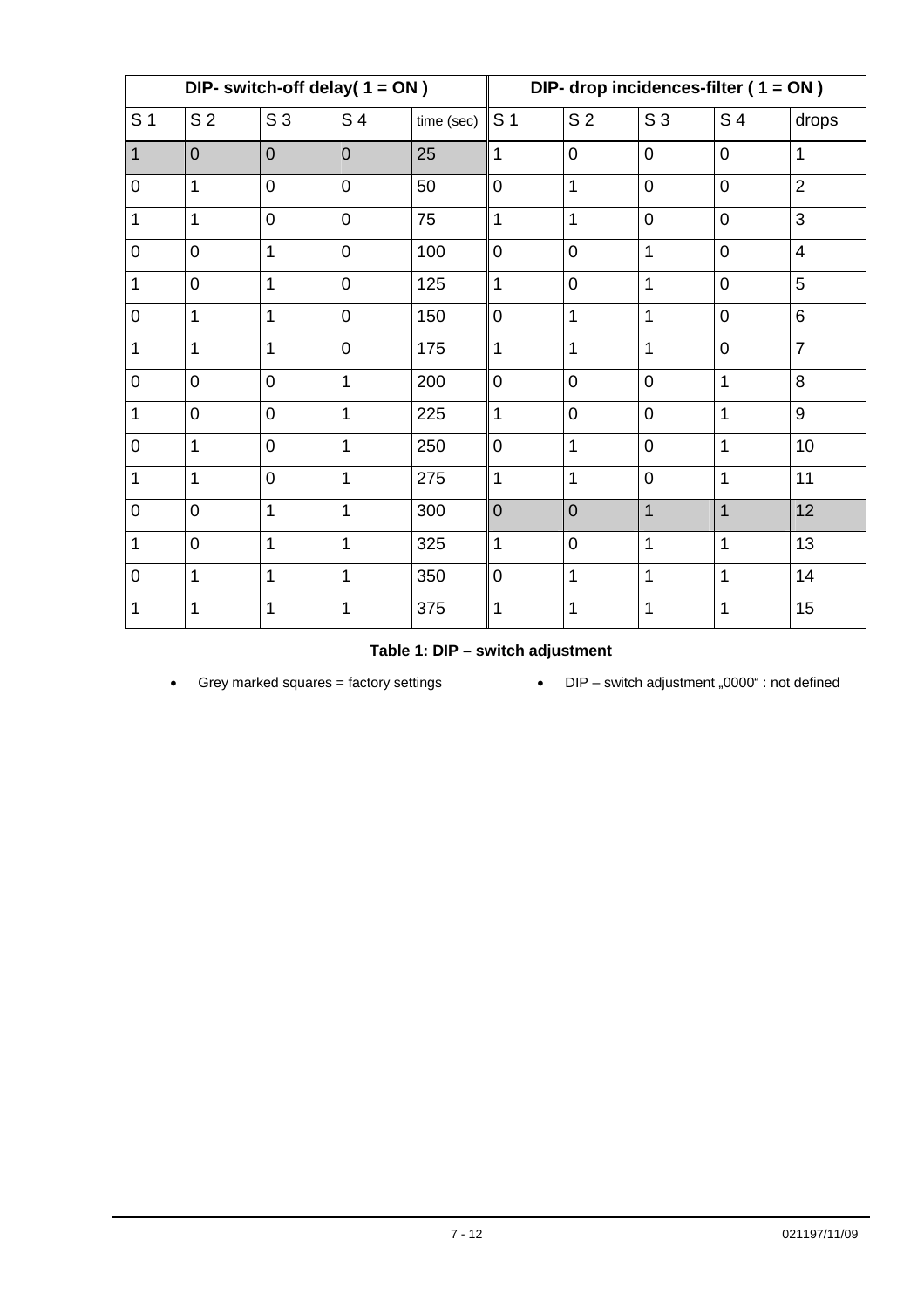## <span id="page-7-0"></span>**8 Connecting Diagram**



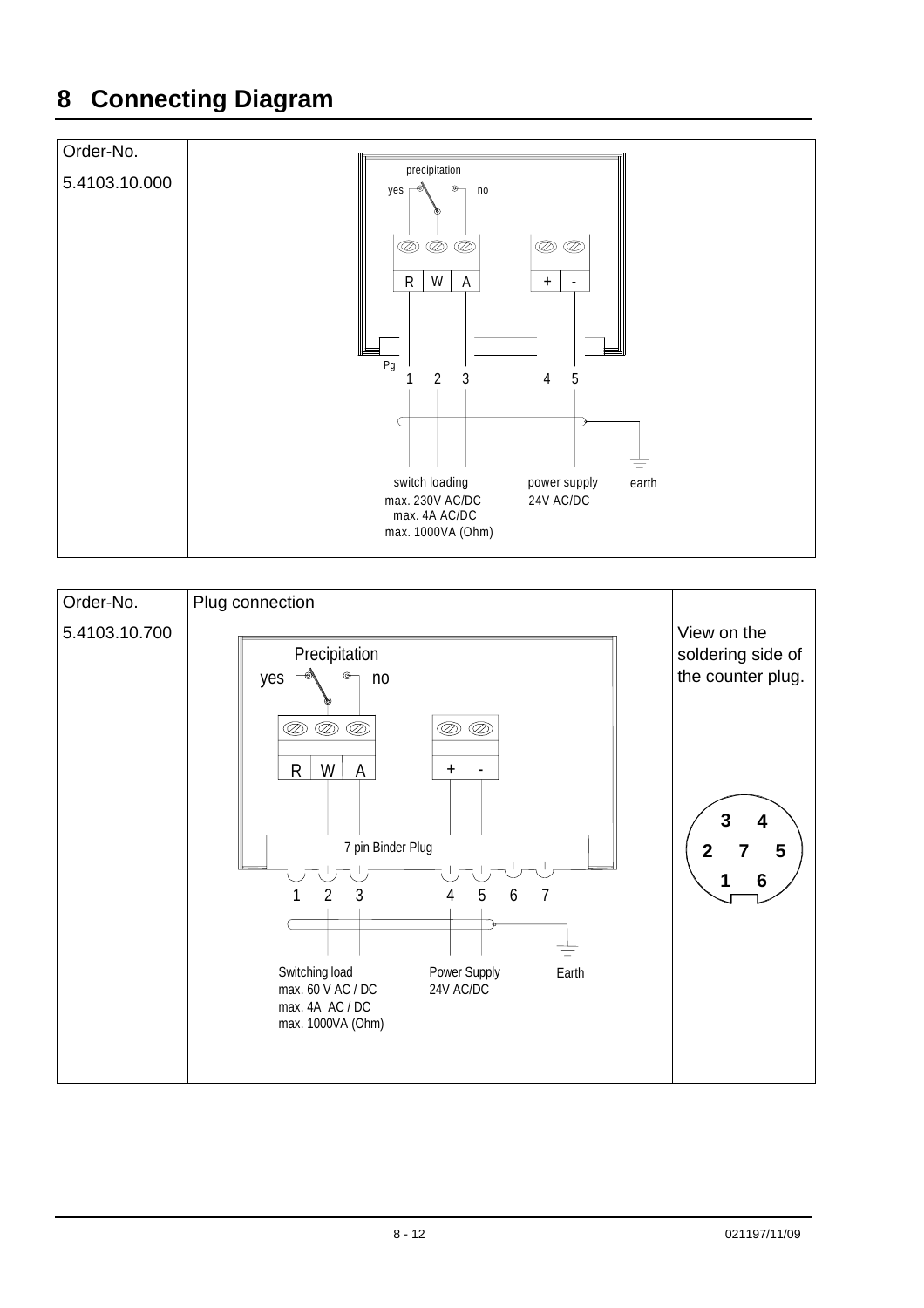## <span id="page-8-0"></span>**9 Technical Data**

| Measuring value         | : Status of precipitation (rain, snow, hail, etc.)                            |
|-------------------------|-------------------------------------------------------------------------------|
| Output                  | : Precipitation = relay OFF (also at $U_B = 0$ ); no precipitation = relay ON |
| Sensor area             | : 25 cm <sup>2</sup>                                                          |
| Drop size               | : $\geq$ 0,2 mm                                                               |
| Switch-on condition     | $: 1$ 15 incidences within 50 sec.                                            |
| Switch-on delay         | : none                                                                        |
| Switch-off delay        | : 25  375 s; see "Adjusting incidences and switch-off delay"                  |
| Contact loading (relay) |                                                                               |
| with model              |                                                                               |
| 5.4103.10.000           | : max. 230 V AC; 4 A                                                          |
| with model              |                                                                               |
| 5.4103.10.700           | : max. $60 \text{ V AC}$ ; 4 A                                                |
| Operating voltage       | : 24 V AC/DC $\pm$ 15 %                                                       |
| Operation current       | : approx. 300 mA @20°C ambient temperature                                    |
|                         | maximal: approx. 1 A                                                          |
| Ambient temperature     | $: -30 +60^{\circ}C$                                                          |
| Protection              | : IP 65 acc. to DIN 40050                                                     |
| EMV                     | : EN 61000-6-2 ; EN 61000-6-3                                                 |
| Weight                  | $: 0,4$ kg                                                                    |
| Connection              | See model                                                                     |

# **10 Dimension diagram**

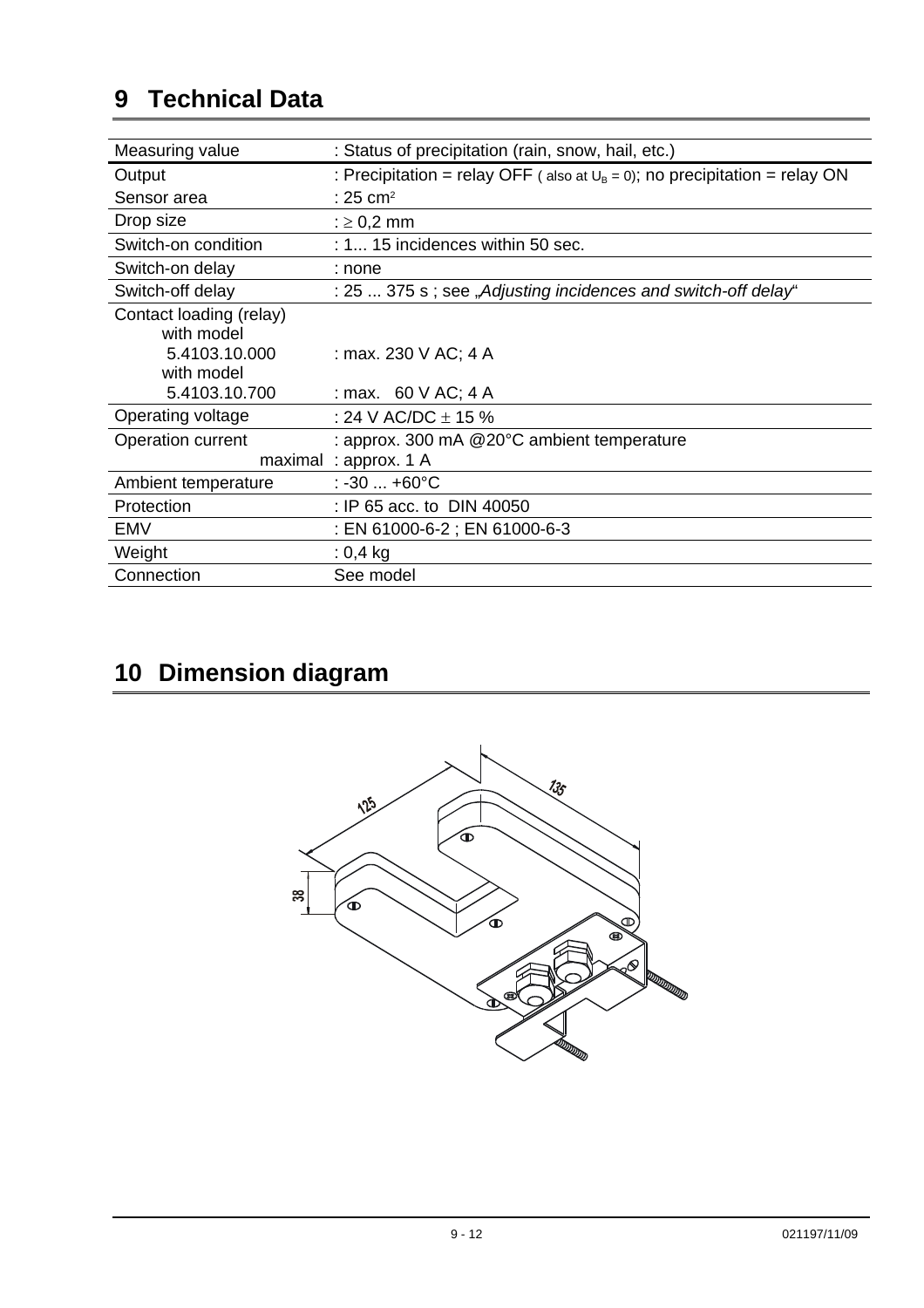### <span id="page-9-0"></span>**11 Accessories**

| Power Supply Unit | 9.3388.00.002 | The power supply unit serves for the current<br>supply of the precipitation monitor, order-no. |                                  |  |
|-------------------|---------------|------------------------------------------------------------------------------------------------|----------------------------------|--|
|                   |               | 5.4103.10.000. It supplies the necessary<br>operation voltage for the electronics and the      |                                  |  |
|                   |               | heating.                                                                                       |                                  |  |
|                   |               | Primary                                                                                        | : 230 V / 50 Hz                  |  |
|                   |               | Secondary                                                                                      | : 24 V AC / 20 VA                |  |
|                   |               | Housing                                                                                        | : synthetic                      |  |
|                   |               | Protection                                                                                     | : IP 65 acc. with DIN 40050      |  |
|                   |               | Dimensions                                                                                     | : $107 \times 125 \times 100$ mm |  |
|                   |               | Weight                                                                                         | : $1,2$ kg                       |  |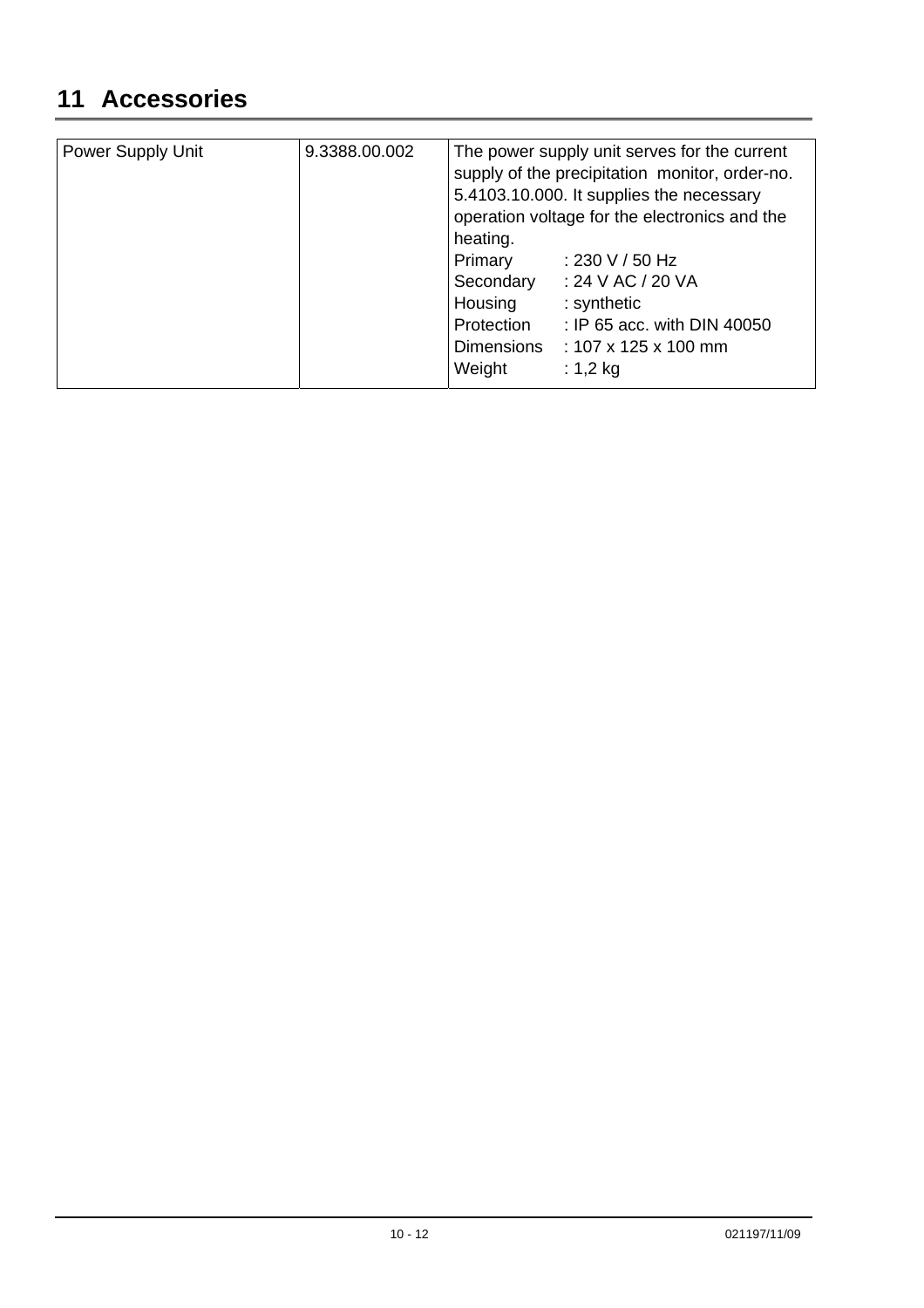<span id="page-10-0"></span>

| Document-No.: 000902 |                                                                                                                                                            | Month: 06                      | Year: 08 |                                |               |
|----------------------|------------------------------------------------------------------------------------------------------------------------------------------------------------|--------------------------------|----------|--------------------------------|---------------|
|                      | Manufacturer: ADOLF THIES GmbH & Co. KG<br>Hauptstr. 76<br>D-37083 Göttingen<br>Tel.: (0551) 79001-0<br>Fax: (0551) 79001-65<br>email: Info@ThiesClima.com |                                |          |                                |               |
|                      | Description of Product: Precipitation Transmitter                                                                                                          |                                |          |                                |               |
| Article No.          | 5.4103.10.000<br>5.4103.20.741                                                                                                                             | 5.4103.10.012<br>5.4103.30.000 |          | 5.4103.10.700<br>5.4103.30.700 | 5.4103.20.041 |

specified technical data in the document: **021324/10/04; 021196/12/04; 021334/04/05; 021469/08/05**

The indicated products correspond to the essential requirement of the following European Directives and Regulations:

- 2004/108/EC DIRECTIVE 2004/108/EC OF THE EUROPEAN PARLIAMENT AND OF THE COUNCIL of 15 December 2004 on the approximation of the laws of the Member States relating to electromagnetic compatibility and repealing Directive 89/336/EEC
- 2006/95/EC DIRECTIVE 2006/95/EC OF THE EUROPEAN PARLIAMENT AND OF THE COUNCIL of 12 December 2006 on the harmonisation of the laws of Member States relating to electrical equipment designed for use within certain voltage limits
- 552/2004/EC Regulation (EC) No 552/2004 of the European Parliament and the Council of 10 March 2004 on the interoperability of the European Air Traffic Management network (the interoperability Regulation)

The indicated products comply with the regulations of the directives. This is proved by the compliance with the following standards:

| Reference number    | Specification                                                                                                             |
|---------------------|---------------------------------------------------------------------------------------------------------------------------|
| IEC 61000-6-2: 2005 | Electromagnetic compatibility<br>Immunity for industrial environment                                                      |
| IEC 61000-6-3: 2006 | Electromagnetic compatibility<br>Emission standard for residential, commercial and light industrial environments          |
| IEC 61010-1: 2001   | Safety requirements for electrical equipment for measurement, control and<br>laboratory use. Part 1: General requirements |

Legally binding signatur Wolfgang Behrens, General Manager

Place: Göttingen Date: 27.06.2008

issuer:

Joachim Beinhorn, Development Manager

This declaration certificates the compliance with the mentioned directives, however does not include any warranty of characteristics. Please pay attention to the security advises of the provided instructions for use.